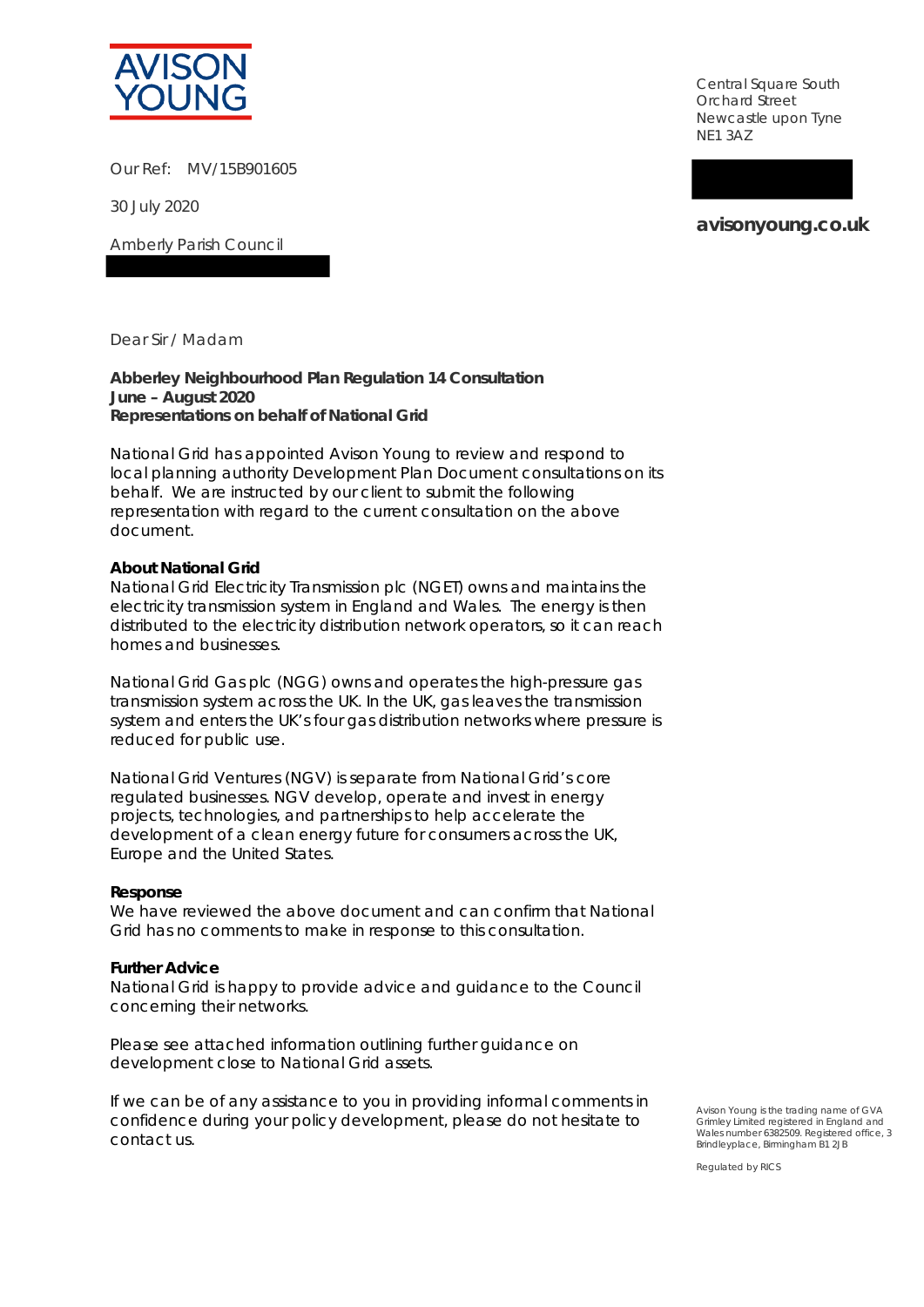National Grid 30 July 2020 Page 2

To help ensure the continued safe operation of existing sites and equipment and to facilitate future infrastructure investment, National Grid wishes to be involved in the preparation, alteration and review of plans and strategies which may affect their assets. Please remember to consult National Grid on any Development Plan Document (DPD) or site-specific proposals that could affect National Grid's assets.

We would be grateful if you could add our details shown below to your consultation database, if they are not already included:



## **Matt Verlander, Director Spencer Jefferies, Town Planner**

National Grid National Grid House Warwick Technology Park Gallows Hill Warwick, CV34 6DA

If you require any further information in respect of this letter, then please contact us.

Yours faithfully,